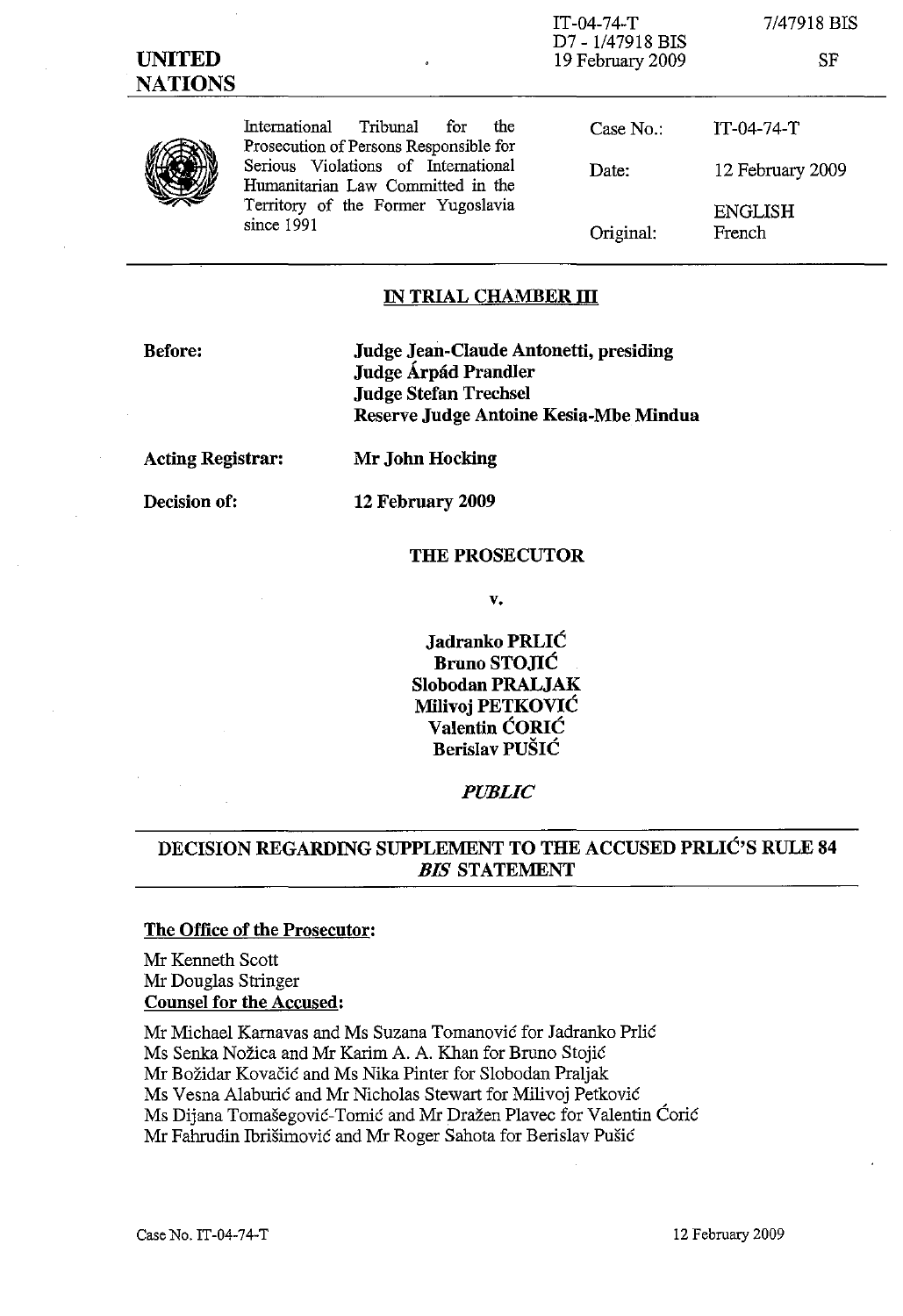#### **I. INTRODUCTION**

1. **TRIAL CHAMBER ill** ("Chamber") of the International Tribunal for the Prosecution of Persons Responsible for Serious Violations of International Humanitarian Law Committed in the Territory of the Former Yugoslavia since 1991 ("Tribunal") is seized of "Jadranko Prlic's Supplement to his Rille 84 *bis* Statement", filed by Counsel for the Accused Prlic ("Prlic Defence") on 9 December 2008 ("Motion"), in which the Prlic Defence requests that the Chamber admit into evidence a supplement to the approximately 600-page statement ("Supplement") submitted by the Accused Prlic pursuant to Rule 84 *bis* of the Rules of Procedure and Evidence ("Rules") and annexed to the Motion.

## **II. PROCEDURAL BACKGROUND**

- 2. During the hearing of 5 May 2008, the Prlic Defence informed the Chamber that the Accused Prlic was foregoing an appearance as a witness in his own defence in order instead to make a statement within the meaning of Rule 84 *bis* of the Rules.' The Accused Prlic made this statement during the hearings of 5 and 6 May 2008. $^{2}$
- 3. On 5 January 2009, the Office of the Prosecutor ("Prosecution") filed the "Prosecution Objection .to Admission of Jadranko Prlic's Purported Supplement to his Rule 84 *bis* Statement" ("Prosecution Response"), in which the Prosecution objects to the admission of the Supplement.
- 3. On 5 January 2009, Counsel for the Accused Stojic ("Stojic Defence") filed "Bruno Stojic's Response to Jadranko Prlic's Supplement to his Rule 84 *bis* Statement" ("Stojic Defence Response"), in which the Stojic Defence requests that the Chamber deny the admission of the Supplement; alternatively, if the Chamber admits the Supplement, the Stojic Defence requests that it attach only minimal probative value to it, should it contradict the arguments put forth by the Stojic Defence.
- 4. By oral decision of 12 January  $2009<sub>1</sub><sup>3</sup>$  the Chamber granted the Prlic Defence leave to file a reply to the Prosecution and Stojic Defence Responses. On 19

<sup>&</sup>lt;sup>1</sup> Transcript in French ("T(F)") pp. 27454 and 27455.

<sup>&</sup>lt;sup>2</sup> T(F) pp. 27456-27577.

<sup>&</sup>lt;sup>3</sup> T(F) p. 35159.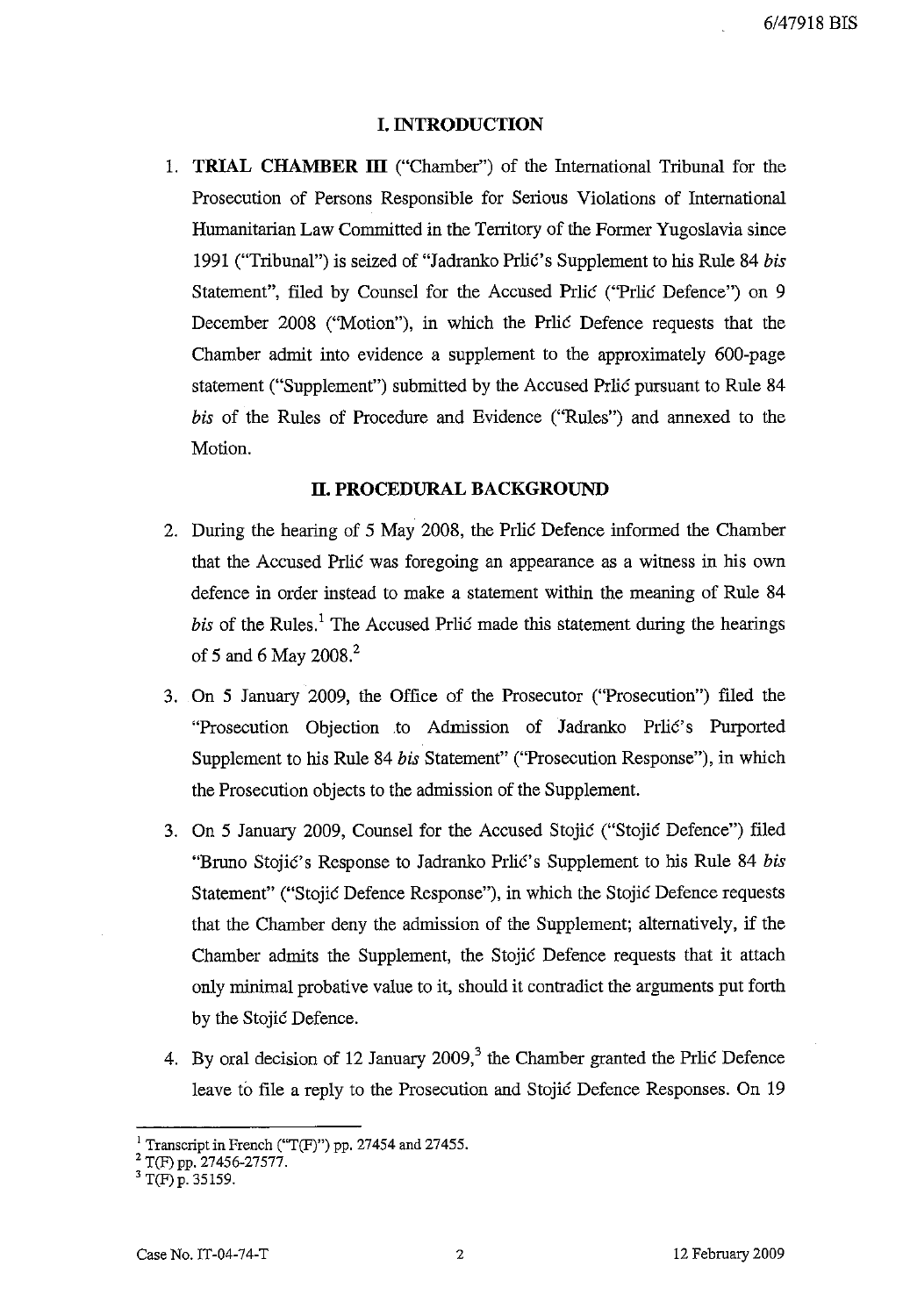5/47918 BIS

January 2009, the Prlic Defence filed "Jadranko Prlic's Consolidated Reply to Prosecution's & Bruno Stojic's Response to Jadranko Prlic's Supplement to his Rule 84 *bis* Statement" ("Reply"), in which it responds to the arguments put forth in the Prosecution and Stojic Defence Responses.

## **III. ARGUMENTS OF THE PARTIES**

- 5. In the Motion the Prlic Defence claims that the Supplement is a written response by the Accused Prlic to the expert report of William Tom1janovich. Jadranko Prlić's curriculum vitae is also attached to this Supplement.<sup>4</sup> The Prlic Defence alleges that according to Tribunal jurisprudence, an Accused may give a Rule 84 *bis* statement at the end of the triaL Accordingly, the purpose of presenting the Supplement at the end of its case is to encapsulate that case. $5$
- 6. In support of the Motion, the Prlic Defence advances a general principle of law according to which an accused must have the opportunity to participate and state his views in his own trial.<sup>6</sup> In this regard, it relies on a "fundamentally dissenting opinion of Judge Schomburg" on the right of accused to participate in the proceedings while being represented by counseL Under this general principle of law, the Prlic Defence submits in particular that the accused are entitled to make a statement in order to participate in their own defence. The Prlic Defence also submits that the Accused Prlic has the requisite competence to make relevant observations since he held several positions within the executive bodies of the Croatian Community of Herceg-Bosna and the Croatian Republic of Herceg-Bosna.<sup>7</sup>
- 7. The Prlic Defence further argues that the Accused Prlic decided to submit the Supplement in view of the limited time the Chamber allocated to the Prlic Defence for its case, which precluded the Accused Prlic from both testifying himself and calling all of his witnesses.<sup>8</sup>
- 8. The Prlic Defence further argues that Rule 84 *bis* does not require that the statement of an accused be oral. Moreover, although this rule states that this

<sup>4</sup> Motion, para. 1.

<sup>5</sup> Motion, para. 4.

<sup>6</sup> Motion, para. 2.

<sup>7</sup> Motion, para. 3.

<sup>&</sup>lt;sup>8</sup> Motion, paras. 5 and 7.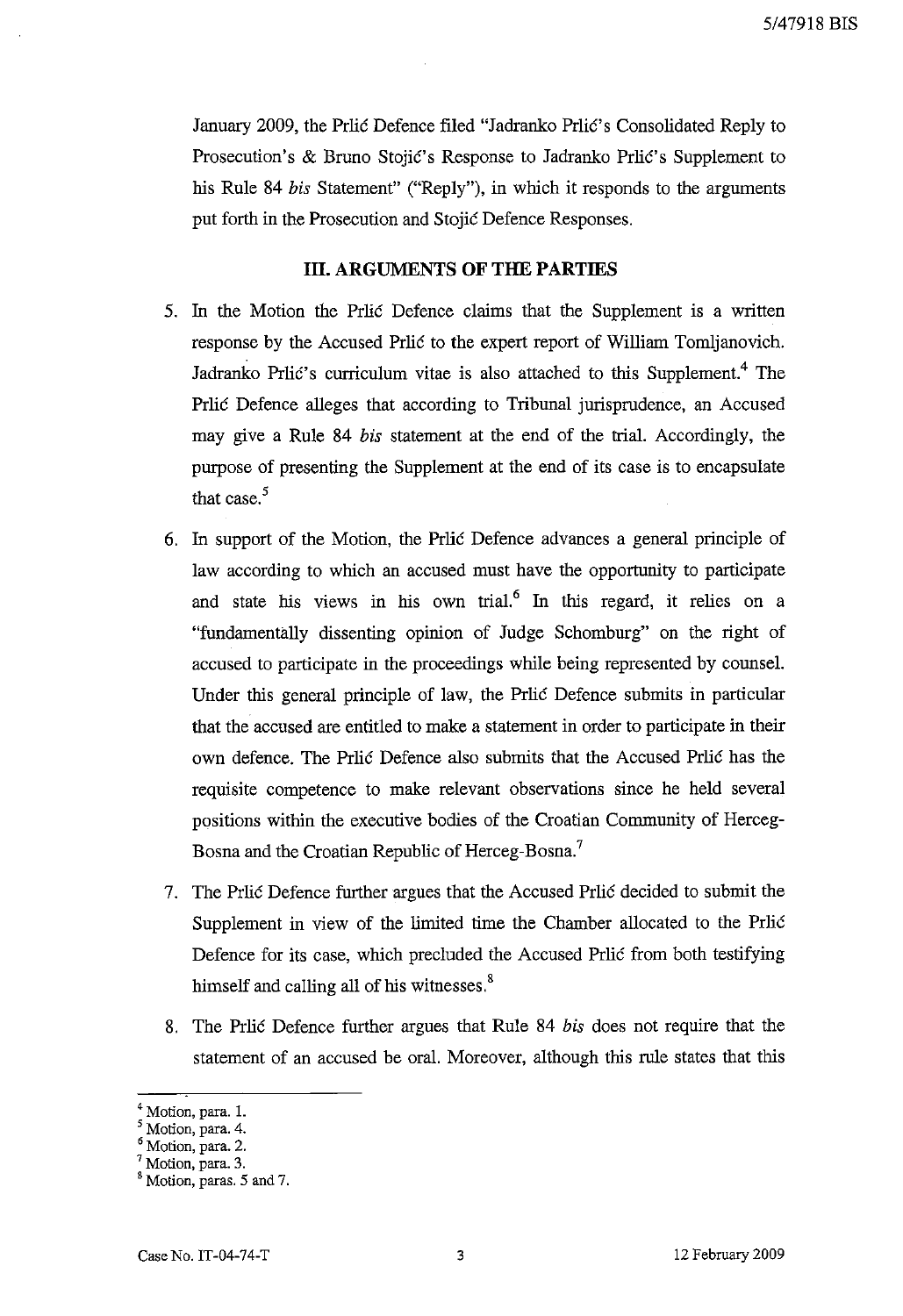statement shall be made after the opening statements of the parties, Tribunal practice has allowed the statement of an accused to be made at a later time.<sup>9</sup>

- 9. The Prlic Defence finally recalls that when the Accused Prlic made his statement, he had already informed the Chamber that he would be filing a supplement, and that the Chamber had imposed no deadline for him to do so.<sup>10</sup>
- 10. In the Prosecution Response, the Prosecution submits in particular that Rule *84 bis* provides for one single statement from the Accused, which shall be made orally and at the outset of the trial. $^{11}$
- 11. According to the Prosecution, it would therefore be unreasonable for the Chamber to accept a second statement from the Accused Prlic which is in writing and 590 pages  $\log$ <sup>12</sup>
- 12. The Prosecution further argues that the Motion is intended to present the Accused Prlic's testimony without subjecting the Accused Prlic to crossexamination by the other parties. $^{13}$
- 13.**In** support of the Stojic Defence Response, the Stojic Defence raises arguments similar to those of the Prosecution. It further submits that when the Accused Prlic made his statement on 6 May 2008, he did not ask for or obtain the leave of the Chamber to file a written statement at a later date.<sup>14</sup>
- 14. According to the Stojic Defence, the tardy admission of a written statement under Rule 84 *bis* would run counter to the requirement of an expeditious trial, since it would allow an accused to invoke Rule 84 *bis* to challenge evidence offered in the course of the trial at any stage of the proceedings while at the same time avoiding cross-examination.<sup>15</sup> The Stojic Defence further submits that the admission of the Supplement at such an advanced stage, and the fact that it is presented in written form, would deprive Jadranko Prlic's Co-Accused of an opportunity to challenge its content.<sup>16</sup>

<sup>&</sup>lt;sup>9</sup> Motion, paras. 8 and 9.

<sup>&</sup>lt;sup>10</sup> Motion, para. 9.

<sup>&</sup>lt;sup>11</sup> Prosecution Response, paras. 8 and 9.

<sup>12</sup> Prosecution Response, para. 5.

**<sup>13</sup> Prosecution Response,para. 12.**

<sup>&</sup>lt;sup>14</sup> Stojić Defence Response, para. 7.

<sup>&</sup>lt;sup>15</sup> Stojić Defence Response, para. 13.

<sup>&</sup>lt;sup>16</sup> Stojić Defence Response, para. 15.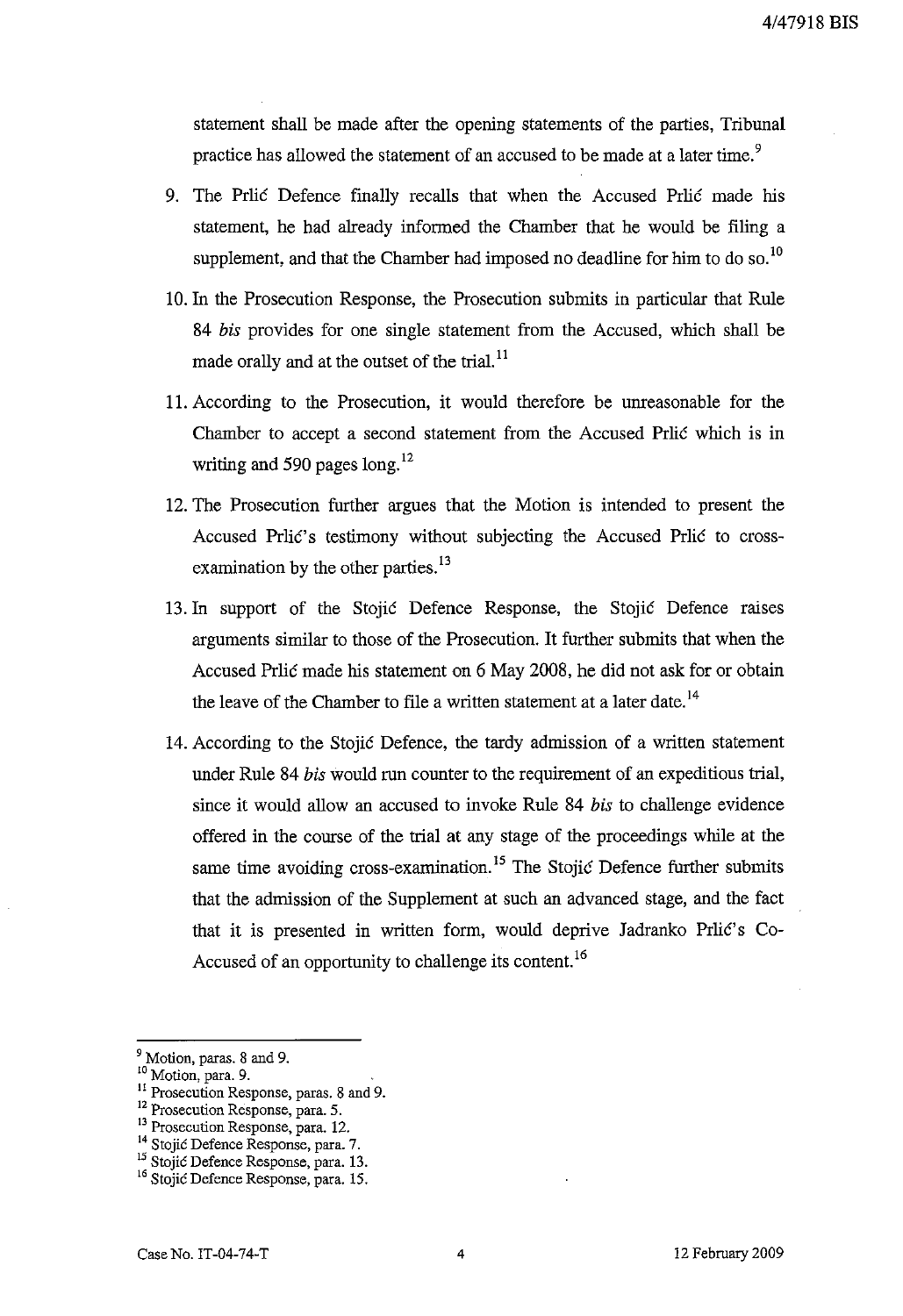- 15. In the Reply, the Prlic Defence repeats the arguments already set out in the Motion. Refuting the Stojic Defence argument that the presentation of the Supplement at this advanced stage of the proceedings would prejudice the rights of the other Accused, the Prlic Defence recalls in particular that it submitted the Supplement before the other Accused began their cases. Accordingly, if the Stojic Defence wishes to respond to the Supplement, it will have an opportunity to do so during the presentation of its case.<sup>17</sup>
- 16. The Prlic Defence further submits that the Stojic Defence request to attach only minimal weight to the Supplement, in the event it contradicts any argument put forward by the Stojic Defence, is without foundation. The Prlic Defence argues that if all of the Co-Accused were entitled to exclude evidence that contradicts their defence, it would amount to granting them an automatic right of severance.<sup>18</sup>

## **C. Examination** of the Merits

- 17. The Chamber first recalls that, subject to the leave and under the control of the Trial Chamber, Rule 84 bis of the Rules allows an accused to make an unsworn statement that is not subject to cross-examination. The purpose of this statement is to give an accused the opportunity to be heard by the Chamber without having to appear as a witness is his own case. This right is optional for the Accused who may decide whether or not to make use of it.
- 18. The Prlic Defence argues that the Accused Prlic decided to submit the Supplement because he was unable both to testify and to call all of his witnesses, given the limited time allocated by the Chamber. **In**this connection, the Chamber recalls that under the Decision on the Presentation of Defence Evidence of 25 April 2008 ("Decision of 25 April 2008"), it allocated the Prlic Defence 95 hours to present it case, taking into account the fact that the Accused Prlic had requested 24 hours to testify in his own case.<sup>19</sup> This time therefore included the time to examine the Prlic Defence witnesses as well as the time that would be used by the Accused Prlic to appear as a witness. The Prlic Defence nonetheless decided that the Accused Prlic would give a

<sup>&</sup>lt;sup>17</sup> Reply, para. 7.

<sup>&</sup>lt;sup>18</sup> Reply, para. 8.

<sup>&</sup>lt;sup>19</sup> Decision of 25 April 2008, paras. 21 to 24.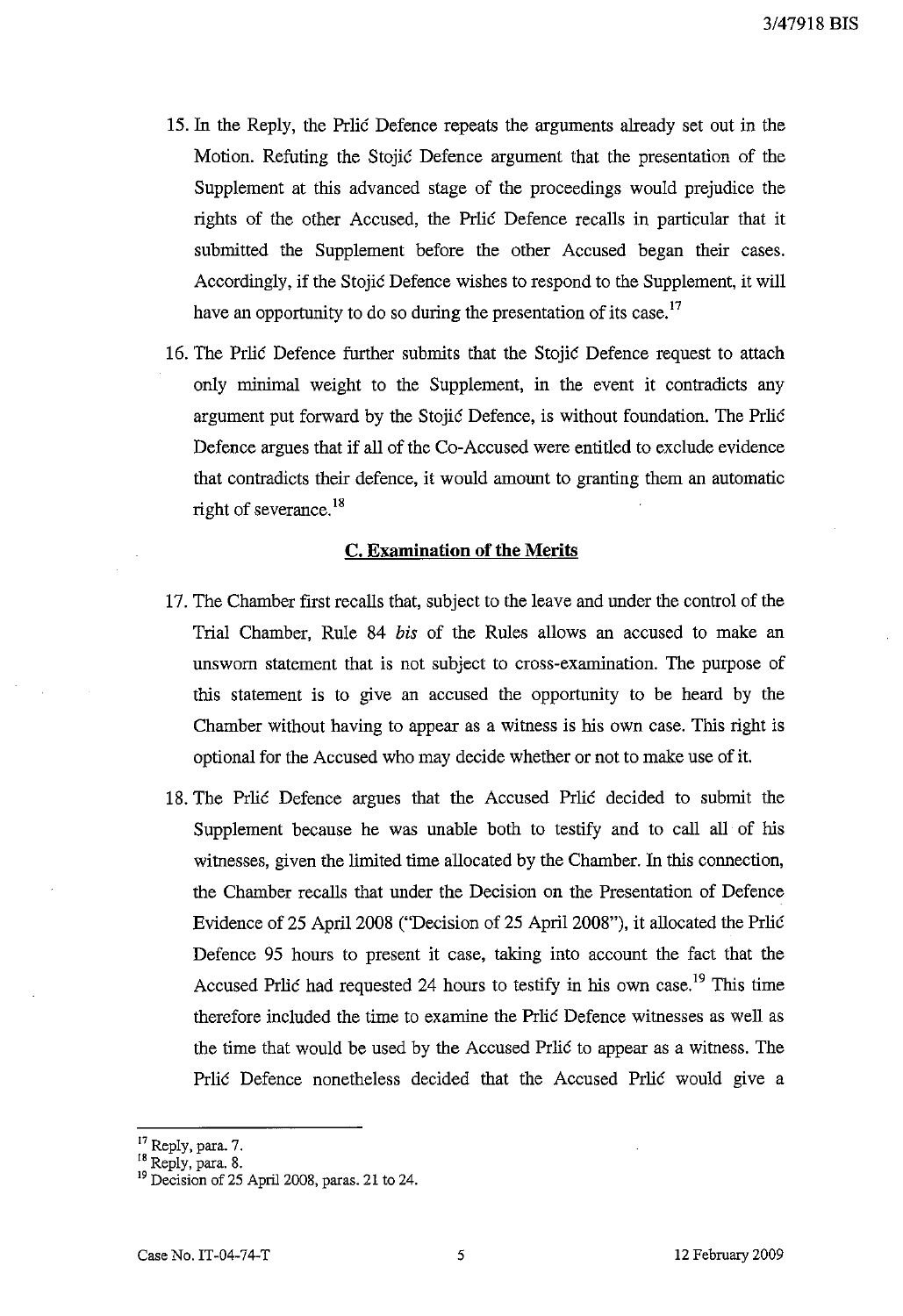statement under Rule 84 *bis* instead of giving evidence as a witness, so that it could have more time for its witnesses to appear.<sup>20</sup> The Chamber further recalls that a statement by the accused under Rule 84 *bis* is a supplementary right granted to him, which he may exercise if he so wishes, notwithstanding his other rights under the Statute of the Tribunal and the Rules. $^{21}$  It is not, therefore, a substitute procedure intended to compensate for the fact that, in this specific instance, the Accused has chosen not to make use of the various procedures laid down in the Rules to challenge the evidence against him.

- 19. Moreover, having reviewed the Supplement, the Chamber finds that it has the appearance of an expert report of almost 600 pages on the structure and functioning of the HZ (HR) H-B, presented by the Accused Prlic in response to the testimony of Expert Witness William Tomljanovich, as the Prlic Defence acknowledges.
- 20. The Chamber would first recall that the Prlic Defence cross-examined Witness Tomljavovich when he appeared, at which time it tendered numerous documents. Furthermore, the Chamber considers that Rille 84 *bis* is not the appropriate procedure for requesting the admission of documents to rebut prosecution evidence. The Rules avail the Defence of several procedures for this purpose. Accordingly, during its case, the Prlic Defence could have called a witness to challenge the statements of William Tomljanovich. It could also have tendered an expert report through an expert witness in line with the specific procedure laid down in Rule 94 *bis* of the Rules. The Accused Prlic could also have appeared as a witness under Rule 85 (C) to make his observations in this connection.
- 21. The Chamber concludes that the procedure laid down in Rule 84 *his* is not the appropriate avenue for the presentation of the Supplement. Consequently, the Chamber decides to deny the Motion.

<sup>20</sup> T(F) pp. 27454 and 27455.

*<sup>21</sup> See* in particular *The Prosecutor* v. *Stakid,* Case No. IT-97-24-T, Order for Filing Motions and Related Matters, 7 March 2002, pp. 3 and 4.